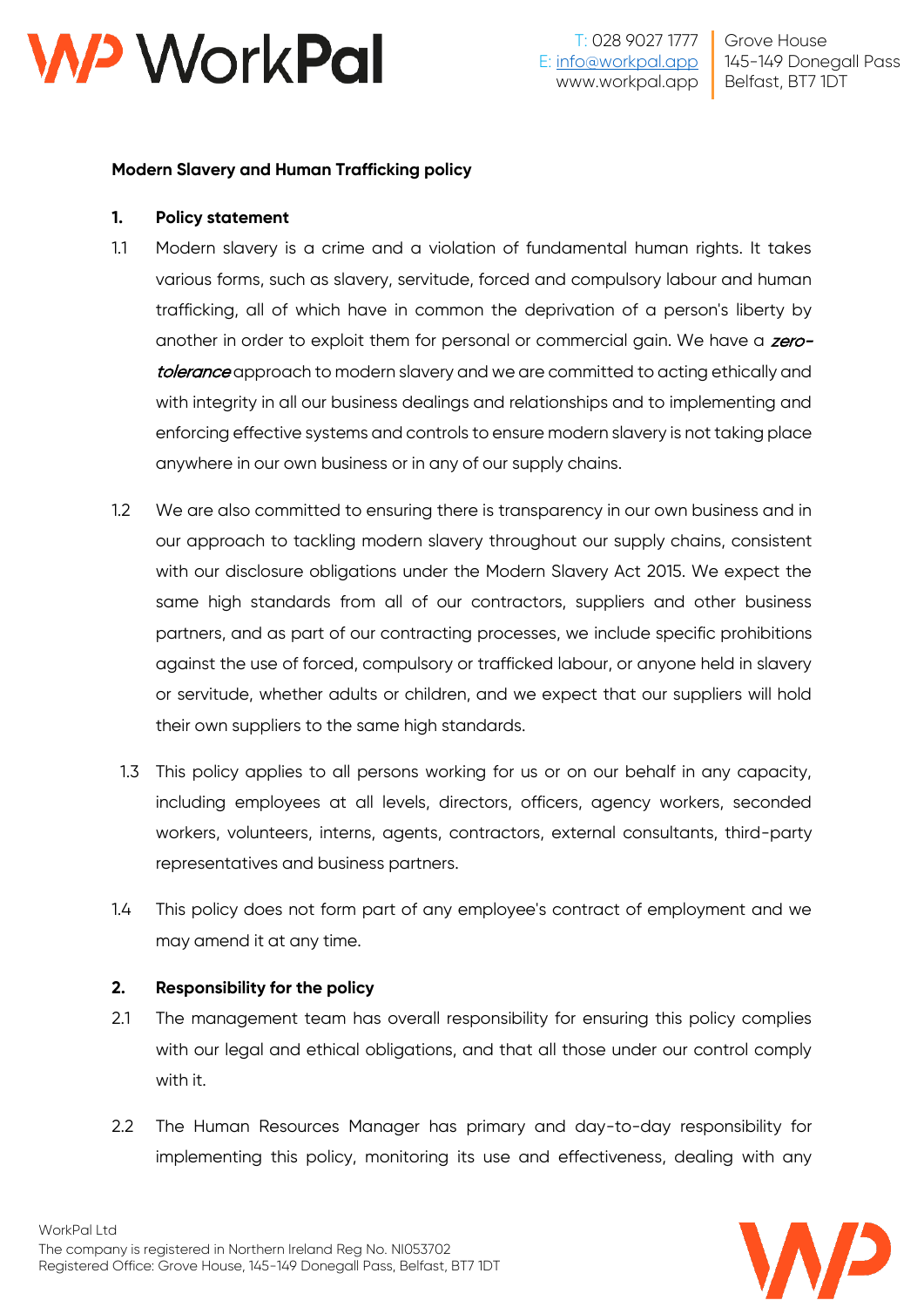

queries about it, and auditing internal control systems and procedures to ensure they are effective in countering modern slavery.

- 2.3 Line managers at all levels are responsible for ensuring those reporting to them understand and comply with this policy and are given adequate and regular training on it and the issue of modern slavery in supply chains.
- 2.4 You are invited to comment on this policy and suggest ways in which it might be improved. Comments, suggestions and queries are encouraged and should be addressed to the Human Resources Manager.

## **3. Compliance with the policy**

- 3.1 You must ensure that you read, understand and comply with this policy.
- 3.2 The prevention, detection and reporting of modern slavery in any part of our business or supply chains is the responsibility of all those working for us or under our control. You are required to avoid any activity that might lead to, or suggest, a breach of this policy.
- 3.3 You must notify your manager as soon as possible if you believe or suspect that a conflict with this policy has occurred, or may occur in the future.
- 3.4 You are encouraged to raise concerns about any issue or suspicion of modern slavery in any parts of our business or supply chains of any supplier tier at the earliest possible stage.
- 3.5 If you believe or suspect a breach of this policy has occurred or that it may occur you must notify your manager or report it as soon as possible.
- 3.6 If you are unsure about whether a particular act, the treatment of workers more generally, or their working conditions within any tier of our supply chains constitutes any of the various forms of modern slavery, raise it with your manager or the H.R. Manager.
- 3.7 We aim to encourage openness and will support anyone who raises genuine concerns in good faith under this policy, even if they turn out to be mistaken. We are committed to ensuring no one suffers any detrimental treatment as a result of reporting in good faith their suspicion that modern slavery of whatever form is or may

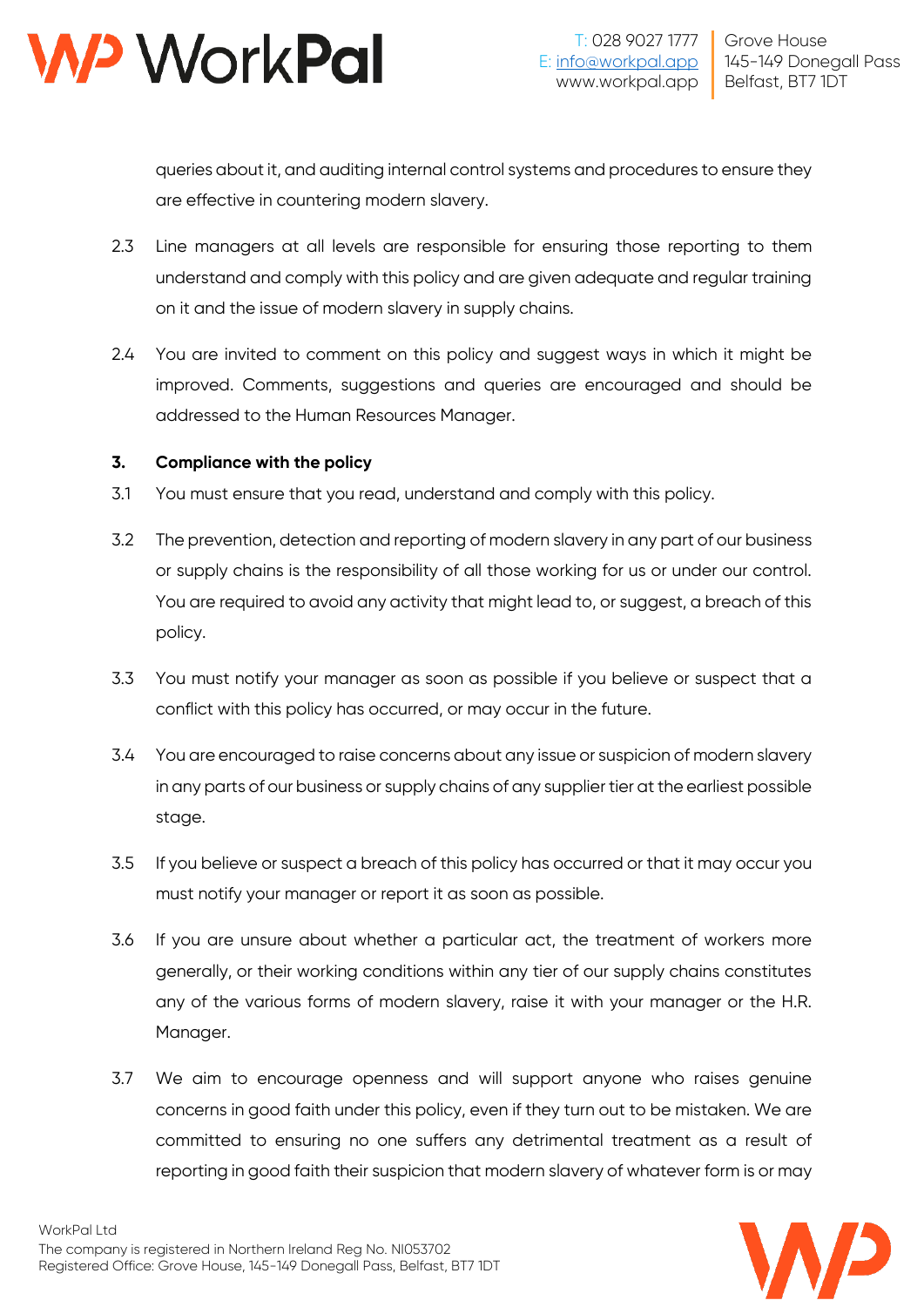

be taking place in any part of our own business or in any of our supply chains. Detrimental treatment includes dismissal, disciplinary action, threats or other unfavourable treatment connected with raising a concern. If you believe that you have suffered any such treatment, you should inform the H.R. Manager immediately. If the matter is not remedied, and you are an employee, you should raise it formally using our Grievance Procedure.

### **4. Communication and awareness of this policy**

- 4.1 Training on this policy, and on the risk our business faces from modern slavery in its supply chains, forms part of the induction process for all individuals who work for us, and regular training will be provided as necessary.
- 4.2 Our zero-tolerance approach to modern slavery must be communicated to all suppliers, contractors and business partners at the outset of our business relationship with them and reinforced as appropriate thereafter.

### **5. Breaches of this policy**

5.1 We may terminate our relationship with individuals and organisations working on our behalf if they breach this policy.

### **6. Steps for the prevention of modern day slavery**

- 6.1 We are committed to ensuring there is transparency in our own business and in our approach to tackling modern slavery throughout our supply chains, consistent with our disclosure obligations under the Modern Slavery Act 20l5. We expect the same high standards from all of our contractors, suppliers and other business partners. We expect our suppliers to hold their own suppliers to the same high standards
- 6.2 Whilst recognising our statutory obligation to set out the steps we have taken to ensure that modern slavery and human trafficking is not taking place in our supply chains, we acknowledge that we do not control the conduct of individuals and organisations in our supply chains. To underpin our compliance with practical steps, we intend to implement the following measure:

(i) Conduct risk assessments to determine which parts of our business and which of our suppliers are most at risk of modern slavery so that efforts can be focused on those areas;